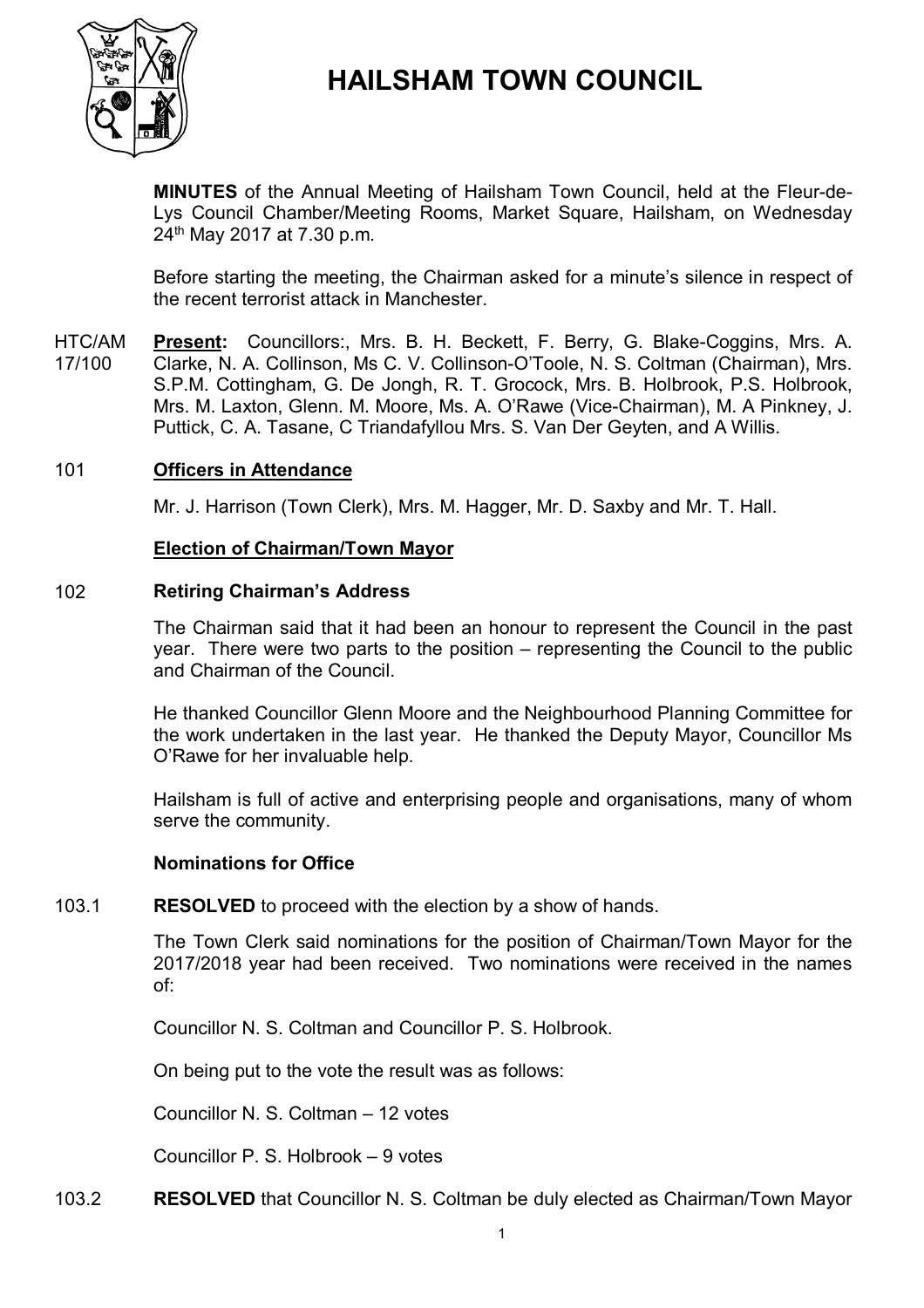for 2017/18.

104 Councillor Coltman signed the Declaration of Acceptance of Office, and took the chair.

> Councillor Coltman said that it was an exciting year ahead; he hoped that the Neighbourhood Plan would be completed. He would do his best to serve the people of Hailsham.

### 105 **Public Question Time**

Prior to commencement of the formal business of the meeting a period of not more than 15 minutes had been assigned for the purpose of permitting Members of the Public present to address the Council, or ask questions (on matters relevant to the responsibilities of the Town Council) at the invitation and discretion of the presiding Chairman.

The Town Clerk read a letter received from Mr G Smith about the fencing on the footbridge over the Cuckoo Trail. Mr Smith stated that the fencing was not suitable and in keeping with the area, and asked Hailsham Town Council to make representations. The Town Clerk was asked to ascertain who the footbridge.

Mr. S Saunders, representing the East Sussex Association of Blind & Partially-Sighted People asked that the Council look again at its decision to put planters on the pavement in the High Street as it would cause navigation problems for blind people. The Chairman said that this would be discussed later in the agenda.

Mr K. Hinton asked the Chairman to review Council services to ensure they were fit for purpose in the 21<sup>st</sup> century.

### 106 **Apologies for Absence:**

Apologies were received and accepted from Councillors Mrs. L. Collinson and Graham Moore.

## 107 **Declarations of Interest**

None presented.

### **Election of Vice Chairman/Deputy Town Mayor**

#### 108.1 **RESOLVED** to proceed with the election by a show of hands.

The Town Clerk said that two nominations had been received for Vice-chairman of the Town Council in the ensuing year in the names of:

Councillor Mrs. B. Holbrook and Ms A. O'Rawe.

On being put to the vote the result was as follows:

Councillor Mrs. B. Holbrook – 10 votes

Councillor Ms A. O'Rawe –12 votes

108.2 **RESOLVED** that Councillor Ms A. O'Rawe be duly elected as Vice Chairman/Deputy Town Mayor for 2016-2017.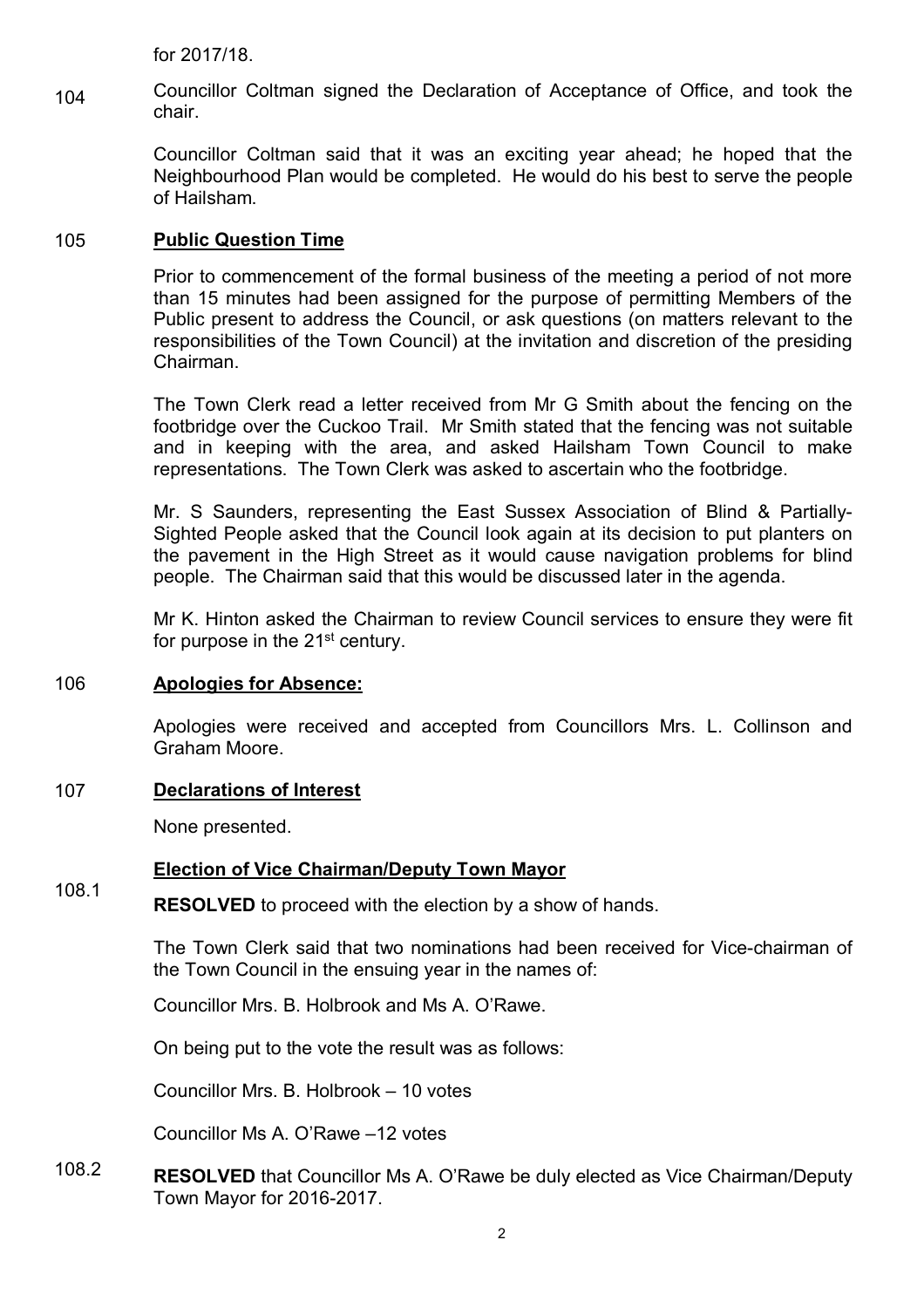## **Appointment of Standing Committee**

- 109 **RESOLVED** that in accordance with Standing Order No. 5, the following Committees be appointed:
	- (a) Planning and Development Committee
	- (b) Finance, Budget & Resources Committee
	- (c) Strategic Projects Committee
	- (d) Communities Committee
	- (e) Neighbourhood Plan Committee

To approve that each committee is appointed proportionately according to political or other group membership, where possible.

To approve that the following Sub-Committees or Working Groups be appointed:

- (a) Strategy & Planning Working Group
- (b) Welbury Farm Sub-Committee
- (c) Town Council Premises Sub-Committee

## **Terms of Reference for Committees, Sub-Committees and Working Groups**

110 **RESOLVED** to adopt the Terms of Reference for Committees, Sub-Committees and Working Groups, including:

The maximum number on each committee, sub-committee or working group, and

The purpose, remit and any delegated authorities for each committee, subcommittee or working group.

### **Membership of Committees**

111 **RESOLVED** to approve the number of seats available for allocation on each of the Standing Committees, sub-committees and working groups as follows:

> Planning and Development Committee – Nine Members Finance, Budget & Resources Committee – Nine Members Strategic Projects Committee – Nine Members Communities Committee – Nine Members Neighbourhood Plan Committee – Nine Members

- (b) the allocation on each of the following:
- (a) Planning and Development Committee

Councillors Willis. Glenn Moore, Graham Moore Ms O'Rawe, Puttick, P. Holbrook, Berry, Tasane and Mrs, Beckett.

(b) Finance, Budget & Resources Committee

Councillors de Jongh, Graham Moore, Triandafyllou, Grocock, Pinkney, Coltman, Berry, Mrs. Laxton and N. Collinson.

(c) Strategic Projects Committee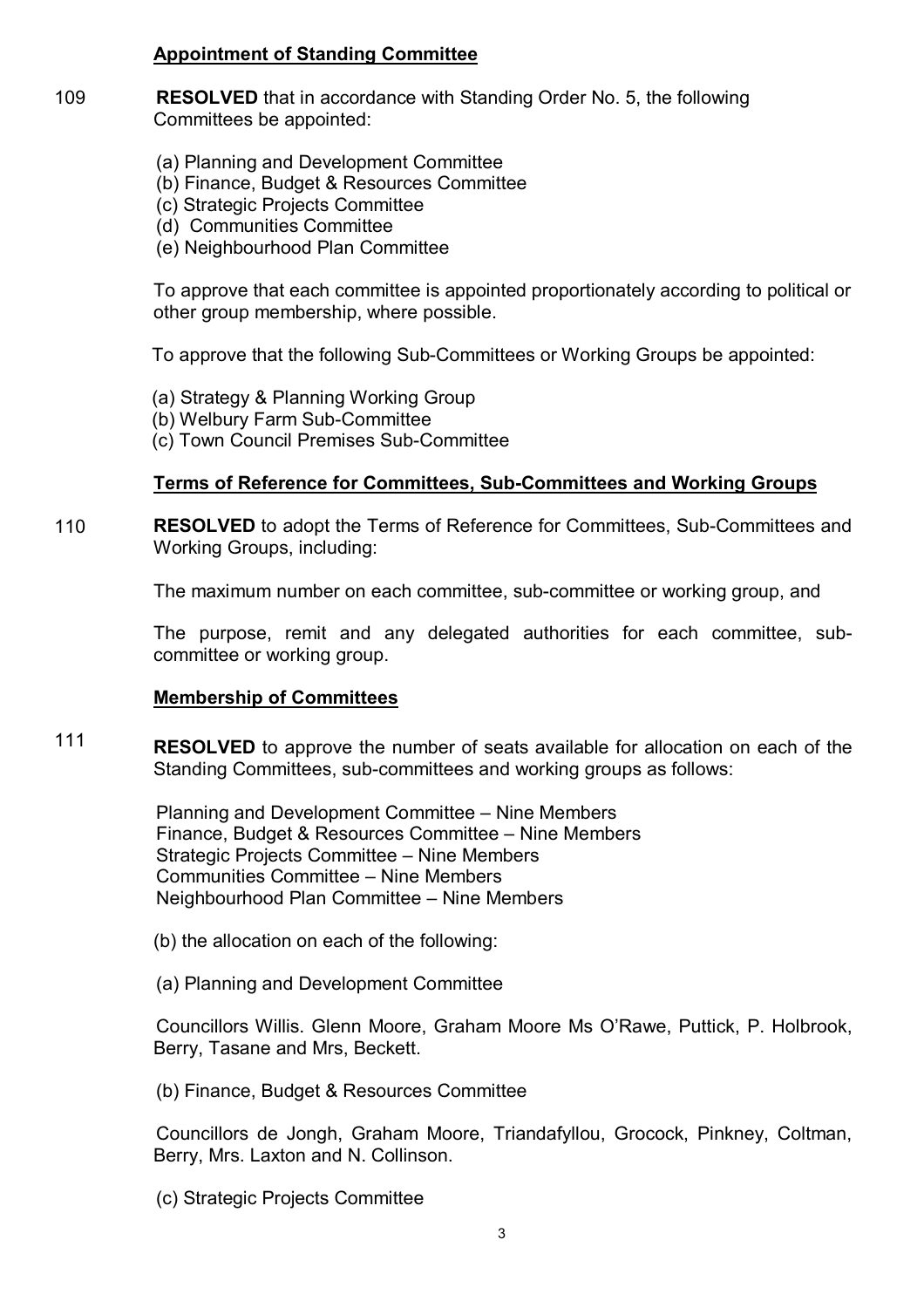Councillors Mrs. Cottingham, Mrs. L. Collinson, Berry, Mrs. Beckett, Mrs. B. Holbrook, P. Holbrook, R. Grocock, N. Coltman and Mrs. Van Der Guyton

(d) Communities Committee

Councillors Mrs. Clarke, Blake-Coggins, Ms O'Rawe, C. Triandafyllou, M. Pinkney, Puttick, Mrs. Cottingham and N. Collinson.

(e) Neighbourhood Plan Committee

Councillors Glenn Moore, Graham Moore, Mrs. Laxton, Mrs. B. Holbrook, P. Holbrook, Puttick, Coltman, N. Collinson and Mrs. Collinson-O'Toole.

f) Welbury Farm Sub-Committee

Councillors Mrs. Van der Guyten, P. Holbrook and Grocock

#### 112 **Appointment of Chairmen of Standing Committees**

**RESOLVED** to agree the Chairmen and Vice Chairmen of the foregoing Committees be elected at the first meeting of each Committee.

#### 113 **Representation to External Bodies**

**RESOLVED** that the following members be appointed as Hailsham Town Council representatives to the following organisations:

Wealden District Association of Local Councils – The Chairman and/of Vice Chairman of the Council.

Hailsham Area Action Plan Steering Group – Councillors Berry and Mrs. L. Collinson.

Hailsham Active – The Chairman or Vice-Chairman of the Communities Committee and Councillor N. Collinson.

Movement and Access Strategy for Hailsham & Hellingly (MASHH): The Chairman of the Council and Councillor Berry.

Hailsham Forward Executive: Councillors Triandafyllou and Blake-Coggins.

Cuckmere Community Bus Stakeholder's Group: Councillor Graham Moore

Environment Hailsham Board: Councillor J Puttick.

Wealden & District Citizens Advice Bureau – Councillor Mrs. Van der Guyten.

### 114 **Meeting Dates 2017/2018**

**RESOLVED** to approve the schedule of meeting dates as circulated with the agenda and as Appendix HTC/AM/17/114A to these minutes.

#### 115 **Confirmation of Minutes**

Councillor Tasane stated that he attended the meeting but was not in the list of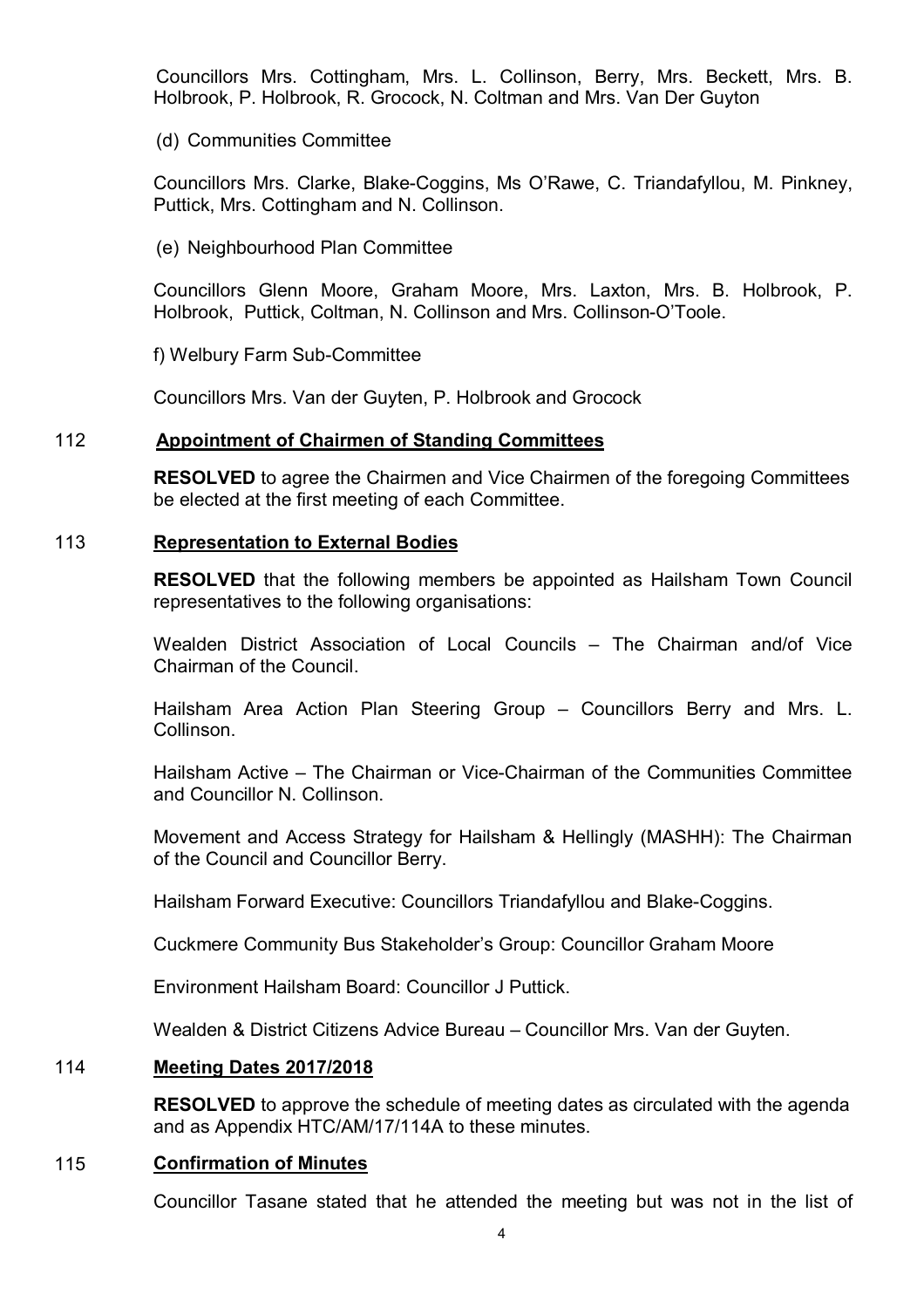attendees.

**RESOLVED** that the Minutes and Reports of the meeting of the Hailsham Town Council (Ref: HTC/16/6/239) held on 29<sup>th</sup> March 2017, as printed and circulated and amended, be taken as read, confirmed as a correct record and signed by the Chairman.

### 116 **Committee and Panel Reports**

**RESOLVED**, after consideration in accordance with Standing Order 18(e), to receive the following reports of Committees, to approve and adopt the recommendations contained therein and the actions taken as reported therein**.**

A. Planning & Development Committee Meetings (29<sup>th</sup> March, 20<sup>th</sup> April and 10<sup>th</sup> May 2016)

B. Finance, Budget and Resources Committee Meetings  $(6<sup>th</sup>$  April and 11<sup>th</sup> May 2016).

C. Strategic Projects Committee Meetings (19<sup>th</sup> April 2017)

D. Communities Committee Meeting (3<sup>rd</sup> April and 8<sup>th</sup> May 2017)

## **Communities Committee: 8th May 2017 – Additional Planters**

#### 117 **RESOLVED** to:

- i) A maximum of 17 planters are purchased from Amberol, in the colour of light marble, at a cost of £6343.57 plus VAT to be funded from the Revitalisation fund
- ii) A number of concrete spheres are also purchased to be placed as appropriate

All the above is subject to consultation with East Sussex County Council Highways approving the location of the planters and concrete spheres

### **Neighbourhood Planning Committee**

#### 118 **RESOLVED** to

note the minutes from the Neighbourhood Planning Committee Meetings (16<sup>th</sup> February, 23<sup>rd</sup> March and 13<sup>th</sup> April 2017), and

To approve the Neighbourhood Planning Committee's delegated authority up to the next Town Council meeting.

### **Annual Governance Statement**

119 **RESOLVED** to note, approve and adopt section 1 of the un-audited Annual Return for 2017/18 and approve they be signed off by the Clerk/RFO and Chairman of the **Council** 

### 120 **End of Year Accounts and Audit 2016 – 2017**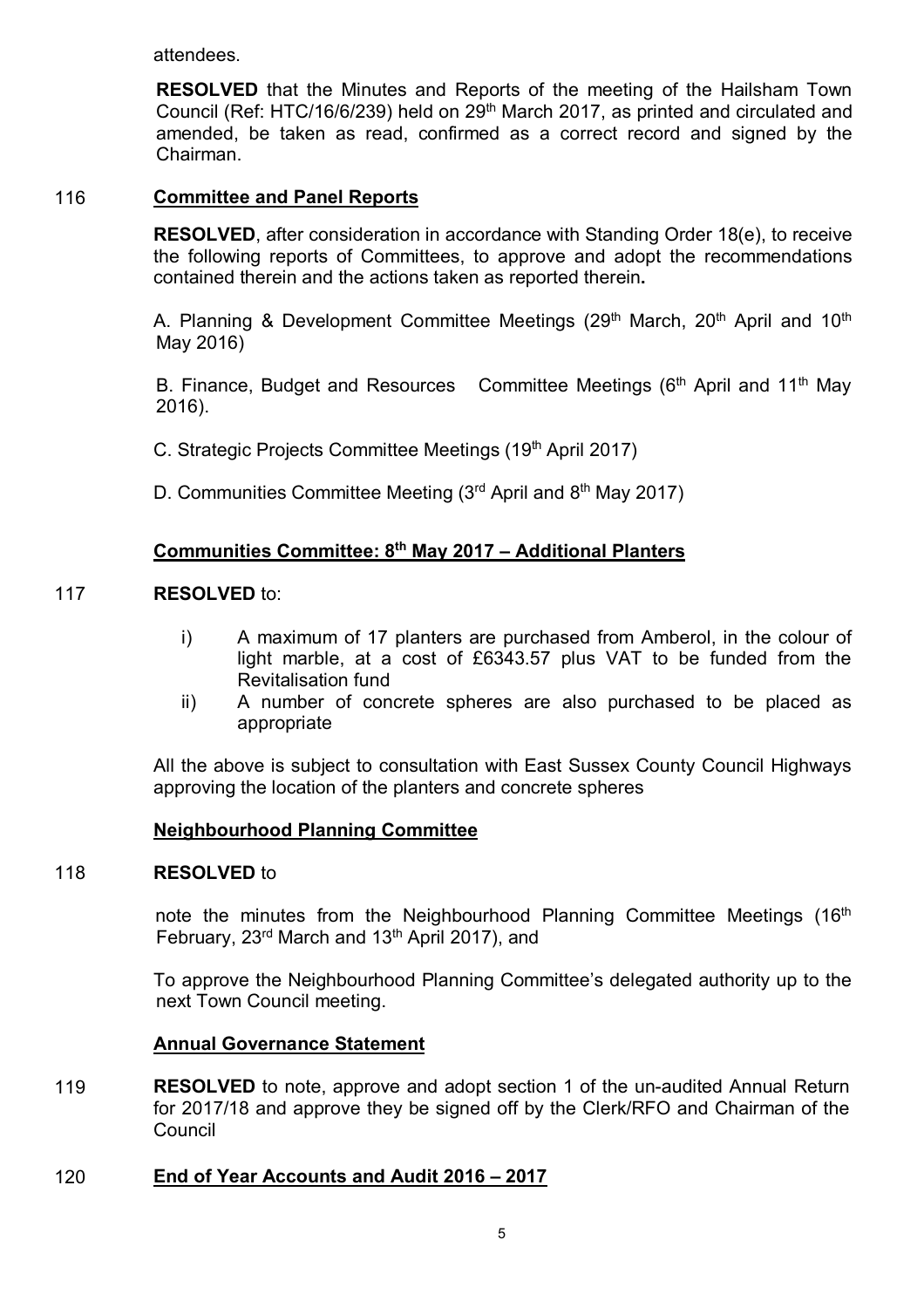**RESOLVED** to note, approve and adopt:

a) The Responsible Finance Officer's Summary Report as circulated with the agenda, and as Appendix HTC AM/17/120A to these minutes.

b) The report in respect of the Fixed Asset Summary as at 31.03.17 as circulated with the agenda, and as Appendix HTC AM/17/120B to these minutes.

c) Statement of Accounts for year ending 31.03.17.

d) approve they be signed off by the Responsible Finance Officer and the Chairman of the Council, as circulated with the agenda, and as Appendix HTC AM/17/120C and D to these minutes.

e) Section 2 of the un-audited Annual Return for 2016/17 and approve they be signed off by the Town Clerk, Chairman of the Council and Responsible Finance Officer, as circulated with the agenda, and as Appendix HTC AM/17/120E to these minutes.

f) Attachment 2 (i) of the Annual Return for submission to the external auditors, as circulated with the agenda, and as Appendix HTC AM/17/120F to these minutes.

### 121 **Chairman's Verification**

**RESOLVED** to note the Chairman of the Council's inspection, reconciliation and certification of Council's income, expenditure and bank balances for the quarter ending 31<sup>st</sup> March 2017.

### 122 **General Power of Competence**

**RESOLVED** that the Town Council continues to hold the 'General Power of Competence'.

#### 123 **Standing Orders**

**RESOLVED** to adjourn this item until the next meeting of Hailsham Town Council on 19th July 2017.

### 124 **Protocol for Attendance at Meetings**

**RESOLVED** that individual Committee Chairmen adopt a policy for their Committee that non-committee members can only speak at the invitation of the Chairman

#### 125 **Mayoral Chain**

**RESOLVED** to alter the Mayoral Chain so that it contains a single tier and that the expenditure comes from the Civil Regalia Allowance

### **Councillor's Questions/Information Forum**

#### 126 By-Election

The Town Clerk reported that an election had been called to fill the vacancy in the South & West Ward.